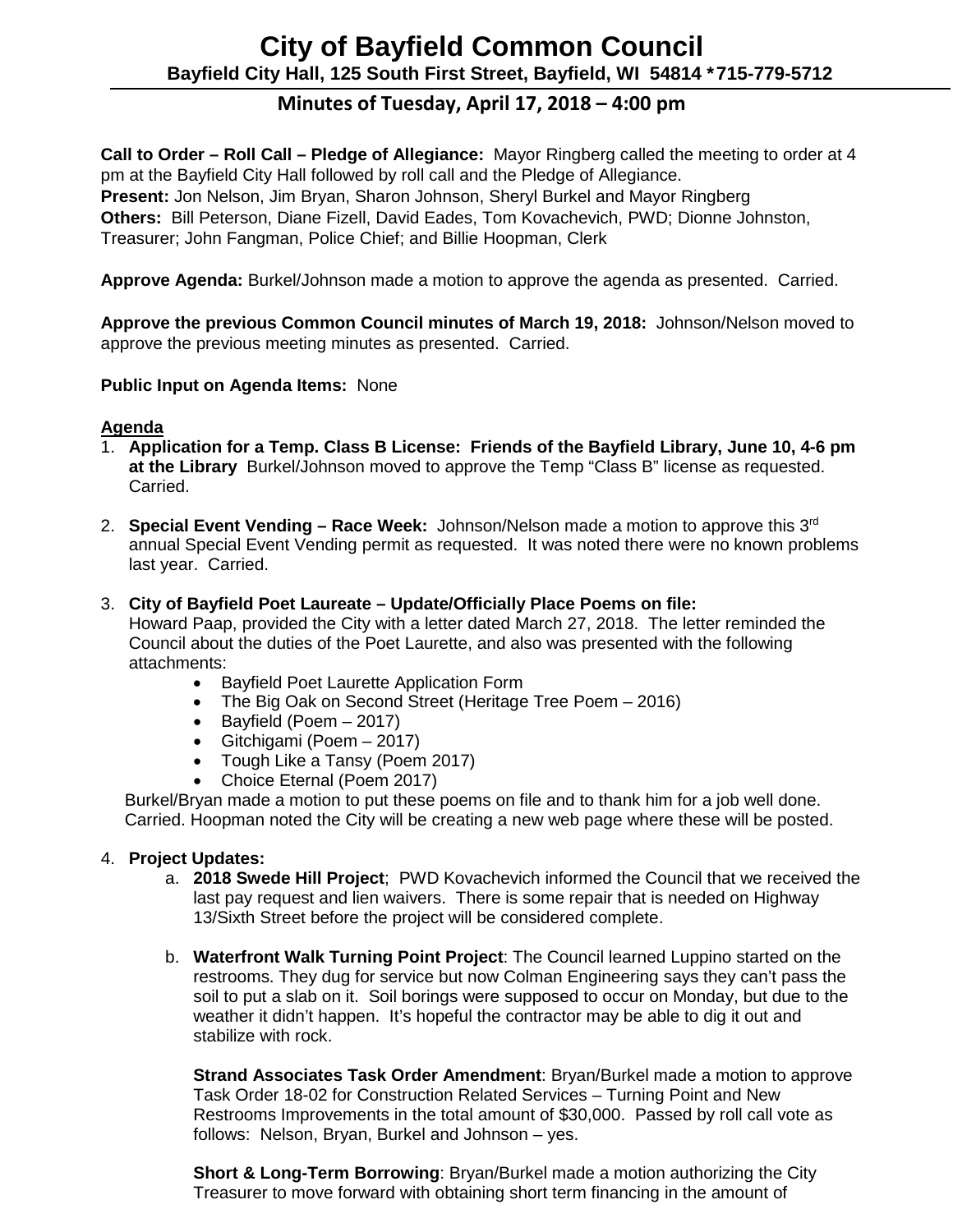\$500,000 for the Waterfront Turning Point Project with the understanding the Mayor and Treasurer are allowed to sign any and all necessary loan documents for this purpose. Passed by roll call vote as follows: Bryan, Johnson, Burkel and Nelson – yes.

- c. **Old Jail – Bayfield Heritage Association:** They were hoping to get started with the roof as soon as the weather permits.
- d. **2018 Comprehensive Plan Update – April 21, 2018 Public Participation Event at Pavilion; 9am-3pm.** The Council was reminded about this public input session and encouraged to attend.
- e. **Clean Water Energy Utility Challenge:** The challenge has officially ended, but the City continues to do well with our mercury reduction. The Council learned that Josh Pearson and Sarah Mather will be going to Chicago on May 21, 2018 on our behalf to go to the awards ceremony. Expenses for the trip are paid for by the program. The Council thanked all those involved for a job well done!
- f. **Solar Project(s):** 
	- **CheqBay Renewables – Solar Report**
	- **Xcel Energy – Solar Connect Community Info.**

The Council thanked both CheqBay Renewables and Xcel Energy for providing the data on providing solar to our city properties. Discussion ensued on how to move forward. Seems we need some more expert advice on the best financial decision. It was noted we have limited funds to work with but lofty sustainability goals for renewable energy. Some names were suggested on who might be able to help: Bill Lynch, Bruce Moore, Jamie Patterson and/or the COWS program.

g. **Green Tier - Legacy Community Alliance for Health Project:**

The next meeting has been scheduled for May 21, from 8-4p.m. in Stevens Point.

5. **Pavilion Deck Repair / Engineering Proposal:** At the last meeting the Council made a motion to award the bid to Northland Consulting Engineers LLP for Option #2 in the amount of \$12,800. After the meeting some concerns were expressed. The Mayor and PWD had a subsequent conversation with the engineer and feel comfortable proceeding with Option #2 as stated. The Council verbally affirmation that the engineer should go forward with the option as noted at the last meeting.

Tom K. reported they received the new loader and used it yesterday. It's environmentally friendly and quieter.

6. **Mayor's Report(s):** Time is going fast. The Mayor thanked Tom and his Crew for all of their good work cleaning up after the severe winter storm this past weekend. He noted the Comp. Plan Session scheduled for Saturday, and the Green Tier Annual Meeting on May 21, 2018. Burkel asked about Superior Days and what we received by attending. It's a great time to meet with key officials while there and discuss our needs and remind them about Bayfield.

#### **Reports from Committees, Commission & Boards: Architectural Review Board:** Minutes of March 26, 2018 **Finance:** Minutes of March 19, 2018 **Fire Department:** Minutes of April 2, 2018 **Housing:** Minutes of March 22, 2018 **Library**: Minutes of March 21, 2018 **Planning:** Minutes of March 19, 2018 **Police Department**: March 2018 Report **Public Works**: Minutes of March 12 and April 13, 2018 Bryan commented that he's happy with the Police Department efforts to find the thief from the burglary and attempted burglary from the City's Lift Station. Burkel/Johnson moved to place the minutes on file in a block format. Carried.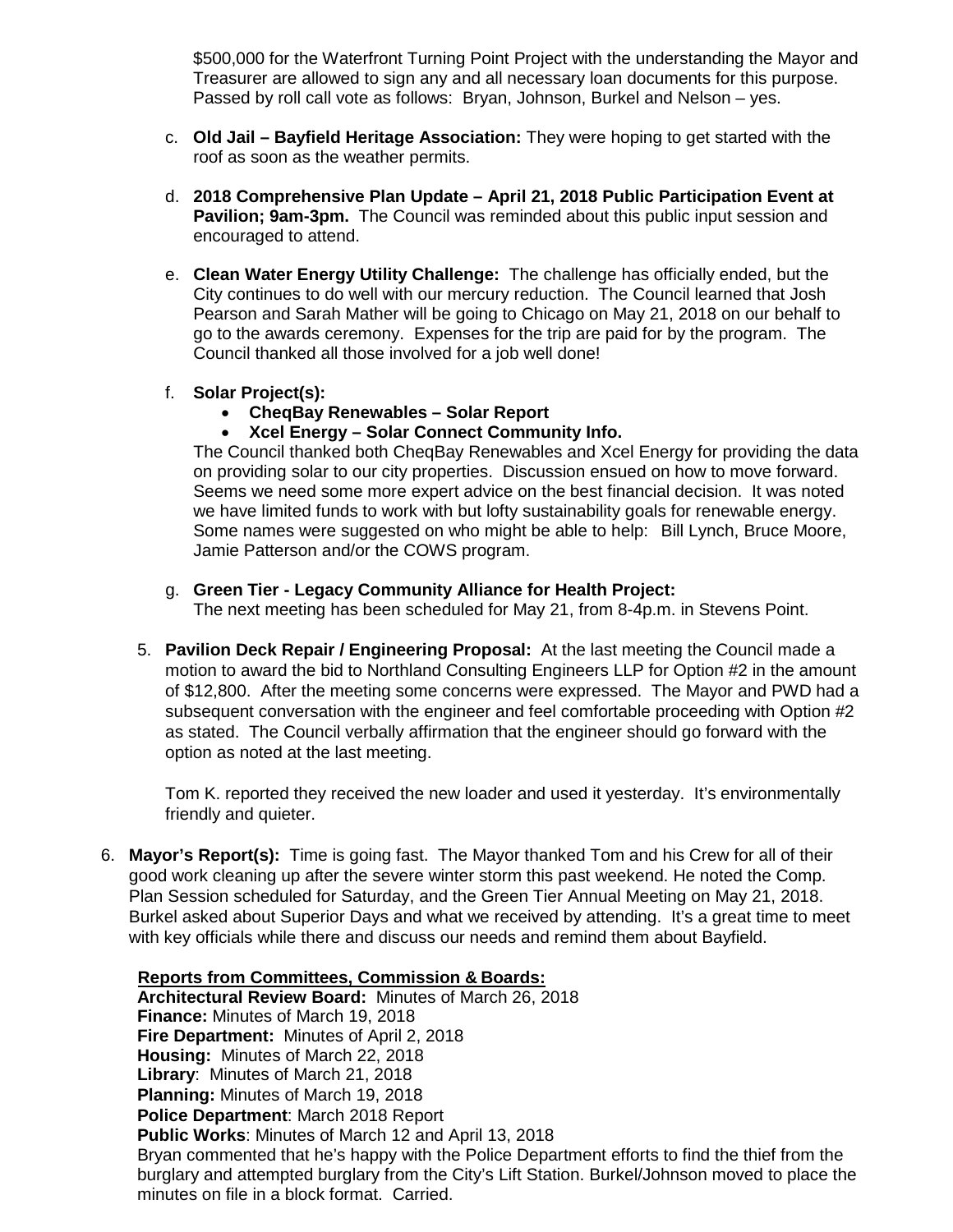**Correspondence:** March 16 - Xcel Energy Bayfield Second Circuit Project Update March  $19 - 33<sup>rd</sup>$  Superior Days Weather Spotter Training – 2018, April 30, 2018 **Informational; no action required.** 

**Treasurer: March 2018 Voucher Payments, Fund Summary, & Treasurer's Reports and Budgets:** Bryan/Burkel made a motion to approve the March Payments Report and to place the March Treasurer's Report and Budgets on file. Passed by roll call vote as follows: Johnson, Burkel, Nelson and Bryan – yes.

**Set Next meeting(s):** The next meeting has been scheduled for May 22, 2018 and will include the Board of Review 2-4 p.m., followed by the Regular Mtg.

**Adjournment:** Johnson/Nelson moved to adjourn. Carried. (4:43pm)

# **City of Bayfield Common Council Organizational Meeting**

Minutes of April 17, 2018

- **1. Call to Order – Roll Call – Pledge of Allegiance Mayor Ringberg called the Organizational Meeting to order at 4:43 pm followed by the Pledge of Allegiance. Hoopman noted all members of the Council were present.**
- **2. Approve Agenda:** Nelson/Johnson made a motion to approve the agenda as presented. Carried.
- **3. 2018 Spring Election: Certification of Election and Oath of Office(s)** Clerk Hoopman provided the Council with the April 3 and April 5, 2018 Board of Canvass Reports, and Certificates of Election for Mayor Ringberg, and Alderpersons Sheryl Burkel and Sharon Johnson.
- **4. Election of Council President**

Bryan/Nelson moved to nominated Sheryl Burkel as Council President. After asking three times no other nomination were made. Motion carried.

#### **5. Appointments**

| <b>Mayoral Committee (Re)Appointments:</b>                    |
|---------------------------------------------------------------|
| Architectural Review Board: Tina Nelson, Mike Eldred          |
| Bayfield Community Ambulance: Mike Radtke and Dianne Nussbaum |
| Cemetery Board: John Hunt                                     |
| Citizen Participation Committee (CDBG): No Changes            |
| Courthouse Committee: Bill Peterson                           |
| Finance Committee: Sheryl Burkel, President                   |
| Fire Protection Committee: Jim Bryan and Jon Nelson           |
| Greater Bayfield WWTP Commission: No Changes                  |
| Harbor Commission: Terry Bauer                                |
| Housing (Ad Hoc Committee): No Changes                        |
| Library Board: No Changes                                     |
| Parking (Ad Hoc Committee): No Changes                        |
| Parks & Recreation: Kate Kitchell Eldred                      |
| Pavilion: No Changes                                          |